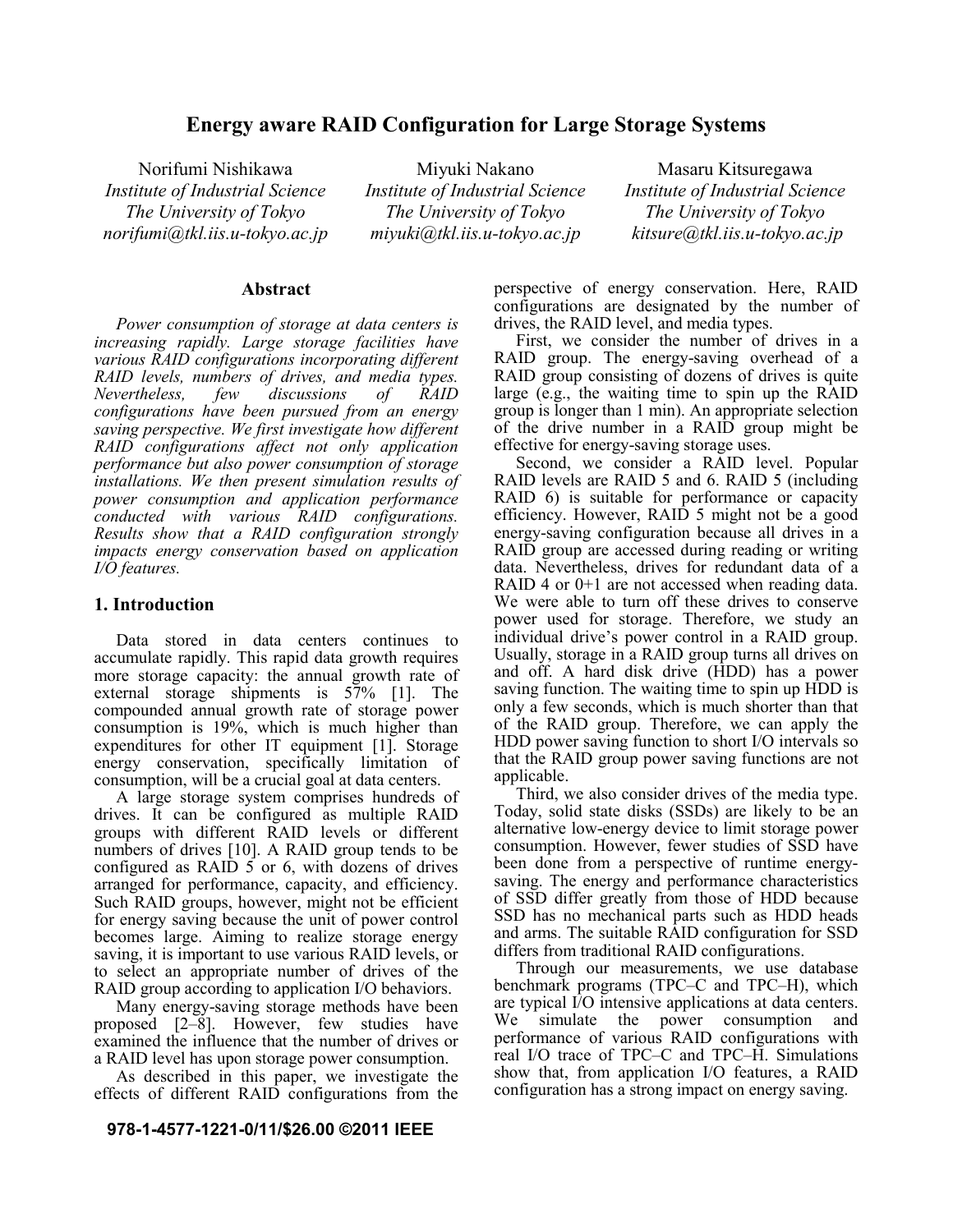Section II provides explanations of work related to disk storage energy saving. Section III describes the power consumption characteristics of large storage. Section IV presents the energy saving potential of the RAID configuration. In section V, we describe the evaluation results of our approach. Finally, we conclude this paper.

# **2. Related Works**

Many energy-saving storage methods have been reported in the relevant literature. Earlier reports [2– 4] presented approaches that move a status of parity or mirror HDD to low-power mode. Another [5] explained an approach that controls the I/O schedules to enlarge I/O intervals using a storage cache. Other research efforts [6, 7] have examined approaches to control the HDD rotation speed according to I/O traffic. Another paper [8] explained an approach to write data onto an appropriate HDD according to its I/O pattern. These energy-saving approaches [2,3,5–8], however, do not consider the effect of changing the number of drives, RAID level, or media type in a RAID group for storage energy savings. A system that changes the number of disks in a RAID group dynamically according to load of applications has been proposed from one study [4], which did not evaluate the power and performance of a different RAID configuration without changing the total number of disks.

## **3. Power Consumption Characteristics**

## **3.1. Hard Disk**

We measured HDD (750 GB, SATA 7200 rpm, Barracuda ES ST3750640NS; Seagate Technology LLC) power consumption using a digital power meter. The I/O pattern is a combination of random read and write, with I/O size of 8 KB. The HDD power consumption was increased according to the IOPS increment. The maximum power consumption of the HDD is about 14 VA, which is 40% higher than the power consumption of an idle state.

The HDD has a power saving function called the standby state, which stops the plate rotation and parks all heads. The power consumption of the standby state is approximately 1.5 VA. Spinning up the HDD requires more than 8 s and 186 J.

#### **3.2. Solid State Disk**

Table 1 presents power consumption data of an SATA solid state drive (X25-E Extreme; Intel Corp.) [9]. As Table 1 shows, the SSD power consumption at an active state is 2.4 W; that for an idle state is 0.06 W. The active state SSD power consumption is about one-sixth of those of HDD.

The power consumption of idle state SSD is approximately 1/150 of those of HDD. Table 1. Power Consumption of SSD

|        | Table 1. Power Consumption of SSD |
|--------|-----------------------------------|
| Status | <b>Power consumption</b>          |

|                                                              | otatus      | т омет сонзинирнон |  |
|--------------------------------------------------------------|-------------|--------------------|--|
|                                                              | Active      | $\overline{A}$     |  |
|                                                              | Idle (DIPM) | 0.06               |  |
| *1: Active energy is measured on an IOMeter workload of full |             |                    |  |

an IOMeter wor bandwidth 64 K sequential writes with queue depth 1.

#### **3.3. RAID Group**

We measured power consumption characteristics of a RAID group in an actual storage system (Adaptive Modular Storage 2500; Hitachi, Ltd.) using a digital power meter. The RAID group has 15 HDDs. The RAID level is 6 (13D+2P). The HDD model is the same as described at section 3.1. The I/O pattern is the same pattern described at section 3.1. Power consumption of the RAID group increases slightly from idle status in accordance with the increase of IOPS. The maximum power consumption is about 315 VA (+10.6% from the idle). The RAID group also has a power saving function of two types called a spin down and a power off. The spin down function turns off all HDDs in a RAID group. The power-off function turns off HDDs and a power source in the RAID group. The power consumption is decreased by 57.4% at a spin down status, and by 100.0% at the power-off status. Spinning up the RAID group requires more than a hundred seconds and tens of thousands of Joules.

#### **3.4. Break Even Time**

The "break-even time" is the length of idle time for which the energy required for spinning up the HDDs or RAID groups is equal to the energy saved by maintaining the idle state. For reducing the power consumption, the length of the access interval of HDDs or RAID groups must be longer than the break-even time. Table 2 presents the energy-saving method, spin up wait time, and break-even time of an HDD, an SSD, an HDD RAID group, and an SSD RAID group. Here, we assumed that the power consumption and a spin up wait time of the power source of SSD RAID group are both 1/6 of HDD RAID group. Here, 1/6 is a ratio of power consumption of active status of SSD to the active status of HDD.

Table 2. Spin Up Wait Time and Break-even Time

| <b>Type</b> | <b>Power Saving</b><br><b>Method</b> | Spin up<br>wait time | <b>Break-even</b><br><b>Time</b> |
|-------------|--------------------------------------|----------------------|----------------------------------|
| <b>HDD</b>  | Standby                              | 8 s                  | 25.5 s                           |
| <b>SSD</b>  | Idle                                 | S                    | 1.0 s                            |
| RAID group  | Spin down                            | 16 s                 | 27.0 s                           |
| (HDD)       | Power off                            | 69 <sub>s</sub>      | 51.0 s                           |
| RAID group  | Spin down                            | 2 s                  |                                  |
| (SSD)       | Power off                            | 9 s                  |                                  |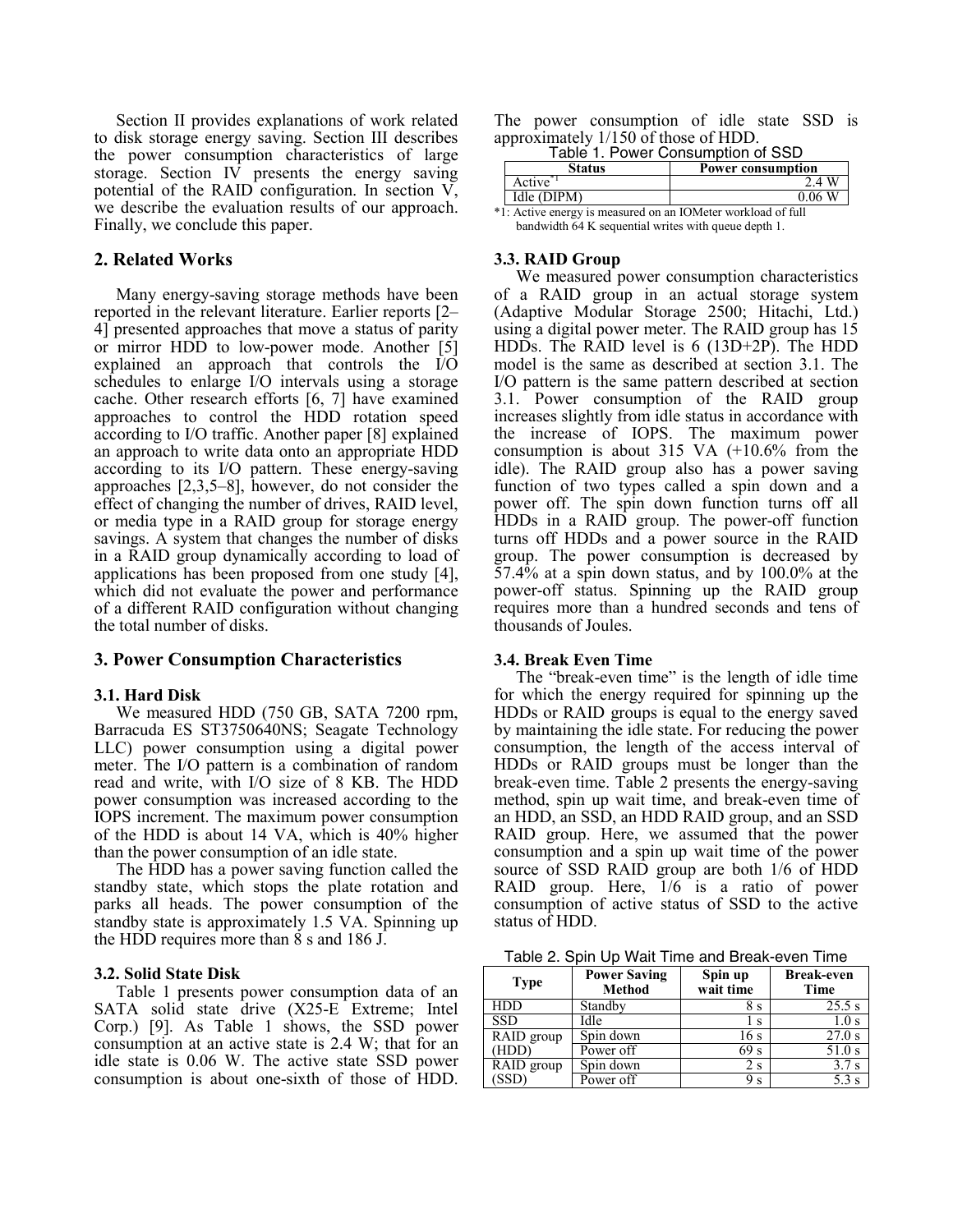# **4. Energy Saving Potential of RAID Group**

## **4.1. Number of Drives in a RAID Group**

Today, a RAID group has dozens of drives. Such a large RAID group might have a large overhead for energy saving of storage because dozens of drives are turned on and off simultaneously. A small number of drives in a RAID group such as 5 or 6 drives might reduce the power consumption of the RAID group because the I/O workload of small random read / write does not require much higher throughput than that of the bulk sequential read.

# **4.2. RAID Level**

The access pattern of drives in a RAID group differs among RAID levels. For RAID 4 or  $0+1$ , some drives have only redundant data. These drives provide more energy saving opportunities because they are not accessed during data reads. The RAID levels offer the following energy-saving potential:

**RAID 5**: RAID 5 is a default RAID level. In RAID 5, data and parity are stored uniformly on all drives; they are accessed during reading and writing data. Therefore, the energy saving potential is low.

**RAID 4**: In RAID 4, redundant data are stored in only one parity drive. The parity drive is not accessed during reading data. Therefore, we turned off the parity drive for read-only workloads. For writing data, all drives are accessed, so the power saving potential during writing is the same as that of RAID 5.

**RAID 0+1**: In RAID 0+1, mirror disks are used for storing redundant data. These mirror disks are not accessed if the workload is low and read-only, so the mirror disks could also be turned off for such a workload. Furthermore, the I/O for updating redundant data is less than that for either RAID 5 or RAID 4. Therefore, RAID 0+1 has a greater chance for application as an energy saving function.

# **4.3. Combined Use of Power Saving Functions of Drives and RAID Groups**

We also evaluated the combined use of drive level and RAID group power saving functions. The break-even time of drives is shorter than that for a RAID group. Therefore, the combined use of these power-saving functions might save more energy than applying the RAID level power saving function alone.

## **4.4. Energy-Saving Potential of SSD**

As Table 1 shows, the power consumption of SSD is 1/6 of HDD. Furthermore, as shown in Table 2, a break-even time and spin up wait times of SSD or SSD RAID group are much shorter than those of an HDD or HDD RAID group, which means that SSD has great potential for RAID group energy

savings. Furthermore, the short break-even time of SSD might require another energy-saving function that differs from an energy saving function for HDD RAID groups.

# **5. Evaluation**

## **5.1 Evaluation settings**

**RAID Configurations:** We compared the power consumption and performance of 15 drives with those of 8 RAID groups (15x8) and 5 drives x 24 RAID groups (5x24). We compared the power consumption and performance of RAID level 5, 4, and 0+1 configurations. We used HDD (SATA) and SSD for evaluation.

**Power Saving Function**: First, we evaluated the RAID group level power saving function. Then we evaluated their combined use with the drive level and RAID group level power-saving functions.

**Spin up wait time and Break-even time**: We used a spin up wait time and break-even time values in Table 2 for 15x8 configuration. For 5x24, we used 1/3 of the spin up time of 15x8 because the number of drives is 1/3. The break-even time is also 1/3 because the spin up energy is  $1/9$  (# of disks is  $1/3$ and spin up time is  $1/3$ ) and the saved energy is  $1/3$ for 5x24.

**Application setting**: We compared the power consumption and performance of storage systems using TPC–C and TPC–H applications, which are typical database benchmarks. TPC–C is an online transaction benchmark. Its typical I/O pattern is a small random read/write. TPC–H is a decisionsupport system benchmark; its typical I/O pattern is large bulk of sequential read. Table 3 shows the respective application settings.

Table 3. Application settings

| Applic<br>ation | <b>DB</b> Size                     | <b>DB</b> Buf<br><b>Size</b> | <b>Conditions</b>                      |
|-----------------|------------------------------------|------------------------------|----------------------------------------|
| TPC-C           | 500 GB (# of<br>warehouse is 5000) | $25$ GB                      | $\#$ of Threads: 1000<br>Think Time: 0 |
| TPC-H           | 100GB<br>$(SF=1000)$               | $5$ GB                       | Run Query 1 to 22<br>one by one.       |

**Data Placement**: We classified DB files into two groups: cold files and hot files. A cold file can save the RAID group energy consumption when we put the file into the RAID group alone and apply powersaving functions. Other files are hot files. Then we calculated the number of hot RAID groups which store hot files. We calculated the number of the hot RAID group by dividing the sum of IOPS of hot files by a maximum IOPS of a RAID group. Table 4 presents the number of hot RAID groups with each RAID configuration.

Here, the total number of disks for Hot RAID 0+1 groups of  $5x24$  TPC–C  $(20x4=80)$  is smaller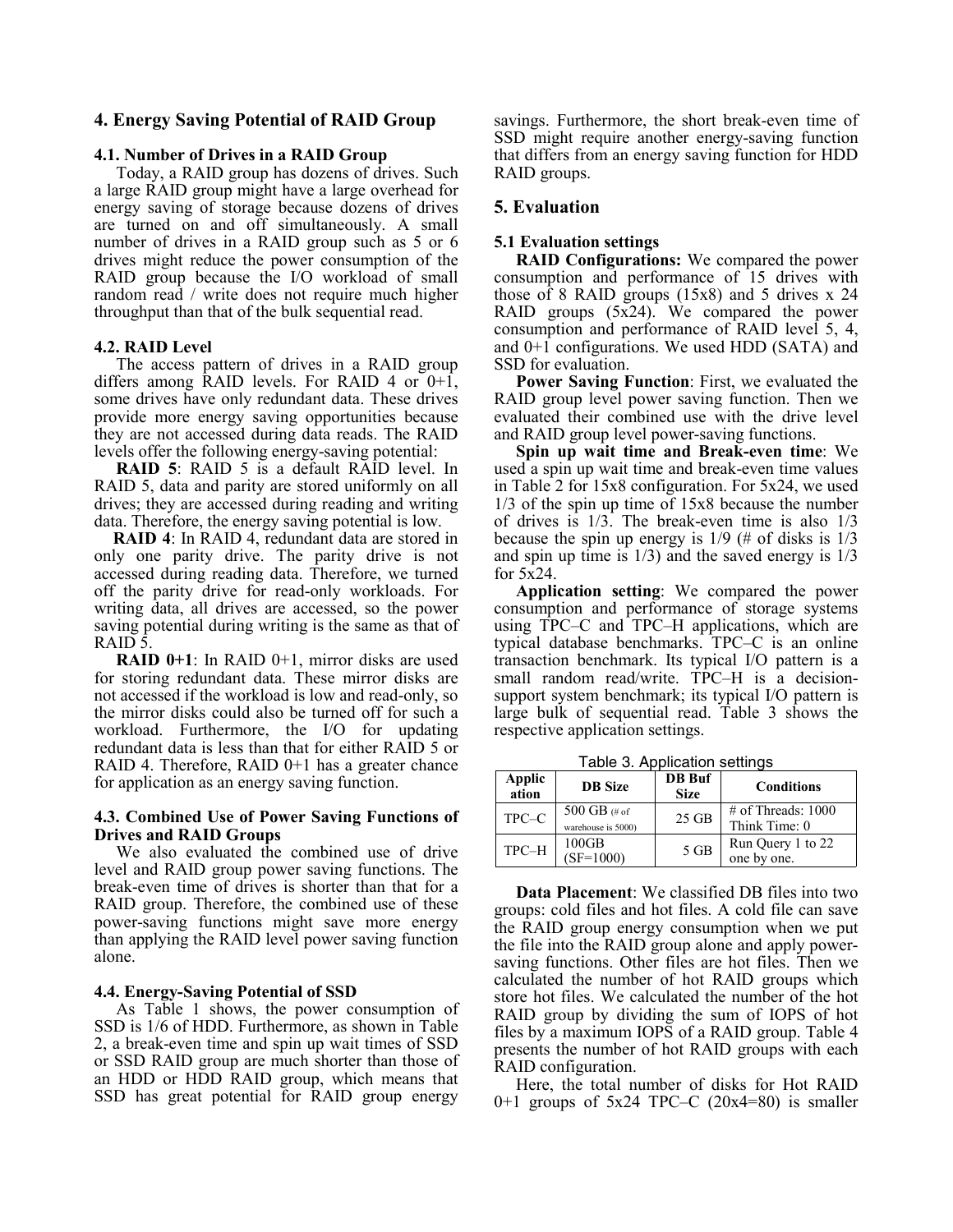than that of  $15x8$  ( $15x7=105$ ). The reason is that the number of I/O to disks for generating redundant data for RAID 0+1 is smaller than that of RAID 4 or 5.

| Applica<br>tion | # of drives in a<br><b>RAID</b> group | <b>RAID</b><br>Level | $#$ of Hot<br><b>RAID</b> groups |
|-----------------|---------------------------------------|----------------------|----------------------------------|
|                 | 15 (8 RGs)                            | $5, 4, 0+1$          |                                  |
| TPC-C           | 5 (24 RGs)                            | 5.4                  |                                  |
|                 |                                       | 0+1                  | 20                               |
| TPC-H           | 15 (8 RGs)                            | $5, 4, 0+1$          |                                  |
|                 | $\overline{5(24 \text{ RGs})}$        | $5, 4, 0+1$          |                                  |

Table 4. Number of Hot RAID groups

#### **5.2. Simulation Methods**

**Actual I/O trace**: We obtained the actual I/O trace by running TPC–C and TPC–H on our storage system (see subsection 3.3), and measured the power consumption and performance. The RAID configuration is RAID 5 with 15 drives. We then simulated the power consumption and performance of other RAID configuration (RAID  $4$ , RAID  $0+1$ , and 5 drives RAID group) using the trace.

**Calculation of Power consumption**: We calculated the power consumption of RAID groups using equations presented in Table 5. Here, *i* is the number of I/Os made to a storage unit per second.

Table 5. RAID Group Power Consumption

| # of<br><b>Disks</b> | Media<br>Type | <b>Equations</b>                                                                                                                                                                                                                                                  | # |
|----------------------|---------------|-------------------------------------------------------------------------------------------------------------------------------------------------------------------------------------------------------------------------------------------------------------------|---|
|                      | <b>HDD</b>    | $-1.594x10^{3}i^{2} + 0.036i + 287.5$ (i $\leq$ = 2000)<br>$-1.840*10^{6}i^{2} + 0.094i + 285.4(i > 2000)$                                                                                                                                                        |   |
| 15                   | <b>SSD</b>    | $2.4*15 + 48$ ( $1>0$ ), $0.06*15 + 48$ ( $i=0$<br>Here, 48 is a power consumption of base part. We<br>assumed that the power consumption of the base<br>part is 1/6 of the base part of HDD RAID Group<br>because the power consumption of SSD is 1/6 of<br>HDD. |   |
|                      |               | $1/3$ of Equation #1                                                                                                                                                                                                                                              |   |
|                      |               | 1/3 of Equation #2                                                                                                                                                                                                                                                |   |

The power consumption of the power saving functions for 15x8 is shown in 3.3. For 5x24, we also assumed that the power consumptions are 1/3 of 15x8. We used the power consumptions of a HDD and a SSD described at subsections 3.1 and 3.2.

**Calculation of Performance**: We assumes that a transaction that issues read I/O to drives or RAID groups in energy saving mode is made to wait until the drives or RAID group is spin up. Other transactions are not delayed. Furthermore, we assume that the query is delayed until the drives or RAID group is spin up if a query issues an I/O to drives or RAID groups in energy saving mode. The spin up wait time is presented in Table 2. We assume that the I/O rate does not change even if the response time of drives or the RAID group is short.

#### **5.3. Evaluation Results**

**Variation of RAID Configurations at HDD**: Figures 1(a) and 1(b) show the power consumption and transaction throughput of TPC–C; Figs. 1(c) and

1(d) shows a power consumption and query response time of Query 7 of TPC–H. Here, the power consumption and performance of 15x8 RAID 5 is actual measured values. In this evaluation, we use only a RAID group energy-saving function.



Figure 1. HDD RAID Group Power and Performance.

As shown in Figure 1, for TPC–C, the power consumption of a 5x24 is smaller than that of a 15x8. The 5x24 configuration has three cold RAID groups and only one RAID group was turned on (5 disks) when I/Os were issued to a cold RAID group. However, for 15x8, only one cold RAID group (15 disks) was turned on when I/Os were issued to the cold RAID group. The performance of the 5x24 configuration is better than that of the 15x8 configuration because the break-even time of 5x24 is shorter than 15x8. Therefore we were able to apply the power saving functions more frequently.

For TPC–H, the power consumption of RAID 4, 0+1 is smaller than RAID 5 because I/O pattern of TPC–H is read only and redundant data are not accessed. Therefore we can turn off the drives storing redundant data.

These results demonstrate that a small RAID configuration is effective for energy savings of storage for TPC–C. We can also observe the power consumption reduction of the RAID group for TPC– H in RAID 4 and 0+1 compared with RAID 5. The performance was not decreased.

**Variation of RAID Configurations at SSD**: Figures 2(a) and 2(b) show the power consumption and transaction throughput of TPC–C, Figures 2(c) and 2(d) show the power consumption and query response time of Query 7 of TPC–H. The RAID configuration and energy saving function are the same as HDD RAID. As Figure 2 shows, we can reduce the power consumption of RAID groups of 5 drives without performance degradation, just as we can for the HDD RAID group. In RAID 4 and  $0+1$ , we can also reduce the power consumption without performance degradation. The reason is the same as the reason for HDD RAID groups. These results show that the RAID level reconfiguration and